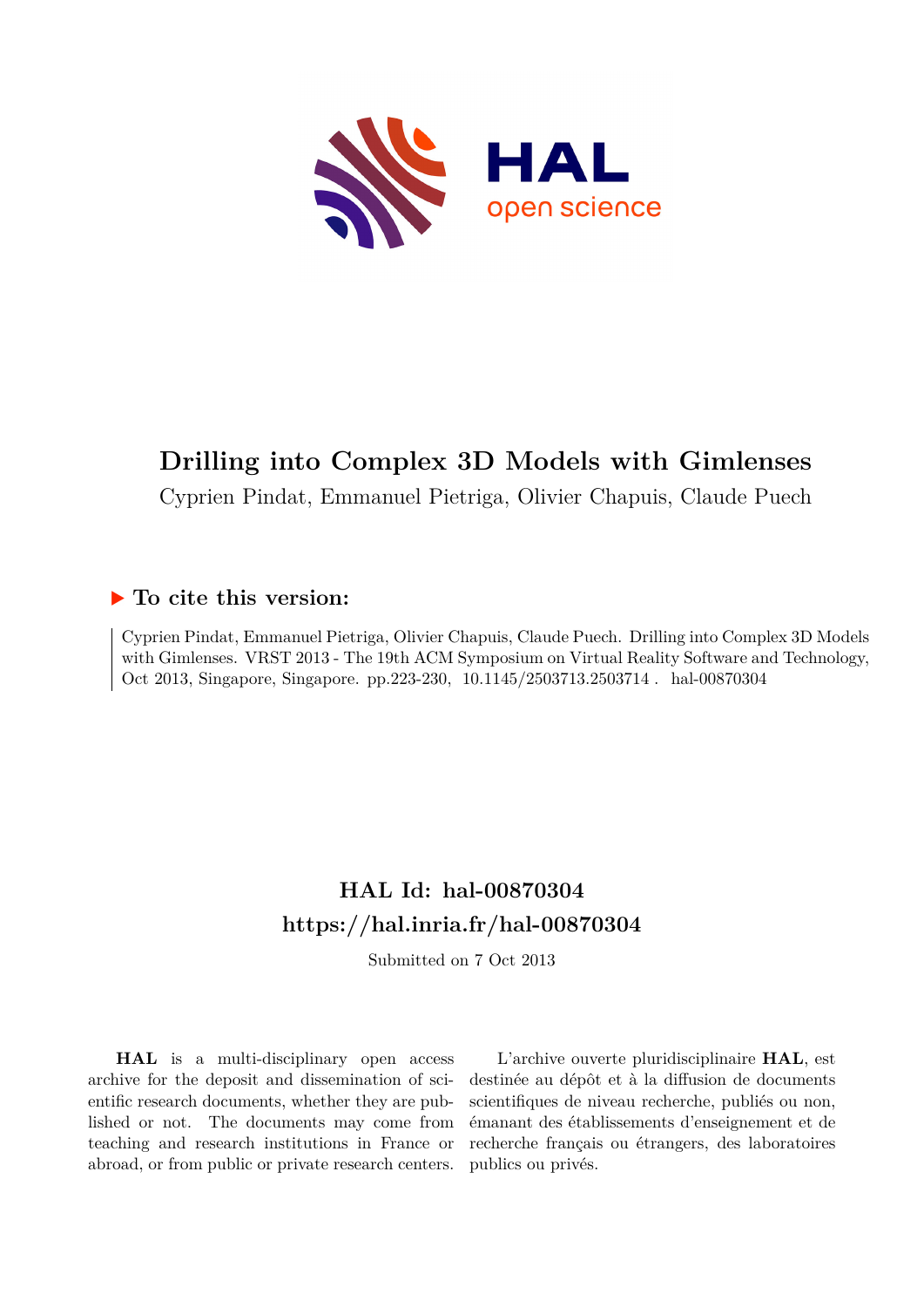# **Drilling into Complex 3D Models with Gimlenses**

Cyprien Pindat<sup>∗</sup> Univ Paris-Sud, CNRS & INRIA

Emmanuel Pietriga† INRIA & INRIA Chile

Olivier Chapuis‡ CNRS, Univ Paris-Sud & INRIA Claude Puech<sup>§</sup> INRIA Chile



Figure 1: *Exploring the CAD drawing of a car engine. The three Gimlenses provide detailed views of different constituent parts of the engine, at different magnification levels and with varying orientation, while revealing their location inside the global 3D model. a) Context view. b) Magnified side view of a knot behind, and thus originally hidden by, the cylinder head cover. c) View fully revealing a poppet valve in-context from a different angle than the main view, with d) another Gimlens configured so as to provide a low-angled point of view on the valve.*

## <span id="page-1-0"></span>**Abstract**

Complex 3D virtual scenes such as CAD models of airplanes and representations of the human body are notoriously hard to visualize. Those models are made of many parts, pieces and layers of varying size, that partially occlude or even fully surround one another. We introduce Gimlenses, a multi-view, detail-in-context visualization technique that enables users to navigate complex 3D models by interactively drilling holes into their outer layers to reveal objects that are buried, possibly deep, into the scene. Those holes get constantly adjusted so as to guarantee the visibility of objects of interest from the parent view. Gimlenses can be cascaded and constrained with respect to one another, providing synchronized, complementary viewpoints on the scene. Gimlenses enable users to quickly identify elements of interest, get detailed views of those elements, relate them, and put them in a broader spatial context.

CR Categories: H.5.2 [Information Interfaces and Presentation]: User Interfaces - Graphical user interfaces— [I.3.5]: Computer Graphics—Computational Geometry and Object Modeling.

Keywords: Detail-in-Context, Lenses, Multi-scale Visualization

#### **1 Introduction**

Three-dimensional computer modeling has become an essential activity in many domains: the movie industry, medicine, scientific visualization at large, and the automotive, aerospace and electronics industries, which sometimes rely on 3D modeling throughout the design and production chain (Computer-Aided Design and Manufacturing). Processing and graphics rendering capabilities now make it possible to model and visualize extremely complex datasets on widely varying types of displays: desktop workstations featuring one or multiple screens, ultra-high-resolution wall-sized displays [\[Nancel et al. 2011\]](#page-8-0), and virtual reality environments such as CAVEs [\[Cruz-Neira et al. 1992\]](#page-8-1). For instance, Boeing's 777 airliner was entirely modeled using CAD software, resulting in a very complex and dense 3D scene featuring more than 350 million polygons [\[Dietrich et al. 2007\]](#page-8-2). Highly-detailed models of the entire human anatomy, of complex mechanical components and even entire cities are now available, usually for a price given the difficulty of creating such datasets.

As their real-world counterparts, complex 3D models are difficult to inspect, because they are made of numerous distinct parts assem-

<sup>∗</sup>e-mail:pindat@lri.fr

<sup>†</sup> e-mail:emmanuel.pietriga@inria.fr

<sup>‡</sup> e-mail:chapuis@lri.fr

<sup>§</sup> e-mail:claude.puech@inria.cl

Cyprien Pindat, Emmanuel Pietriga, Oliver Chapuis, and Claude Puech. 2013. Drilling into complex 3D models with gimlenses. In Proceedings of the 19th ACM Symposium on Virtual Reality Software and Technology (VRST '13). ACM. 223-230.

c ACM, 2013. This is the author's version of the work. It is posted here by permission of ACM for your personal use. Not for redistribution. The definitive version will be published in VRST '13, October 6 – 8 2014, Singapore. <http://doi.acm.org/10.1145/2503713.2503714>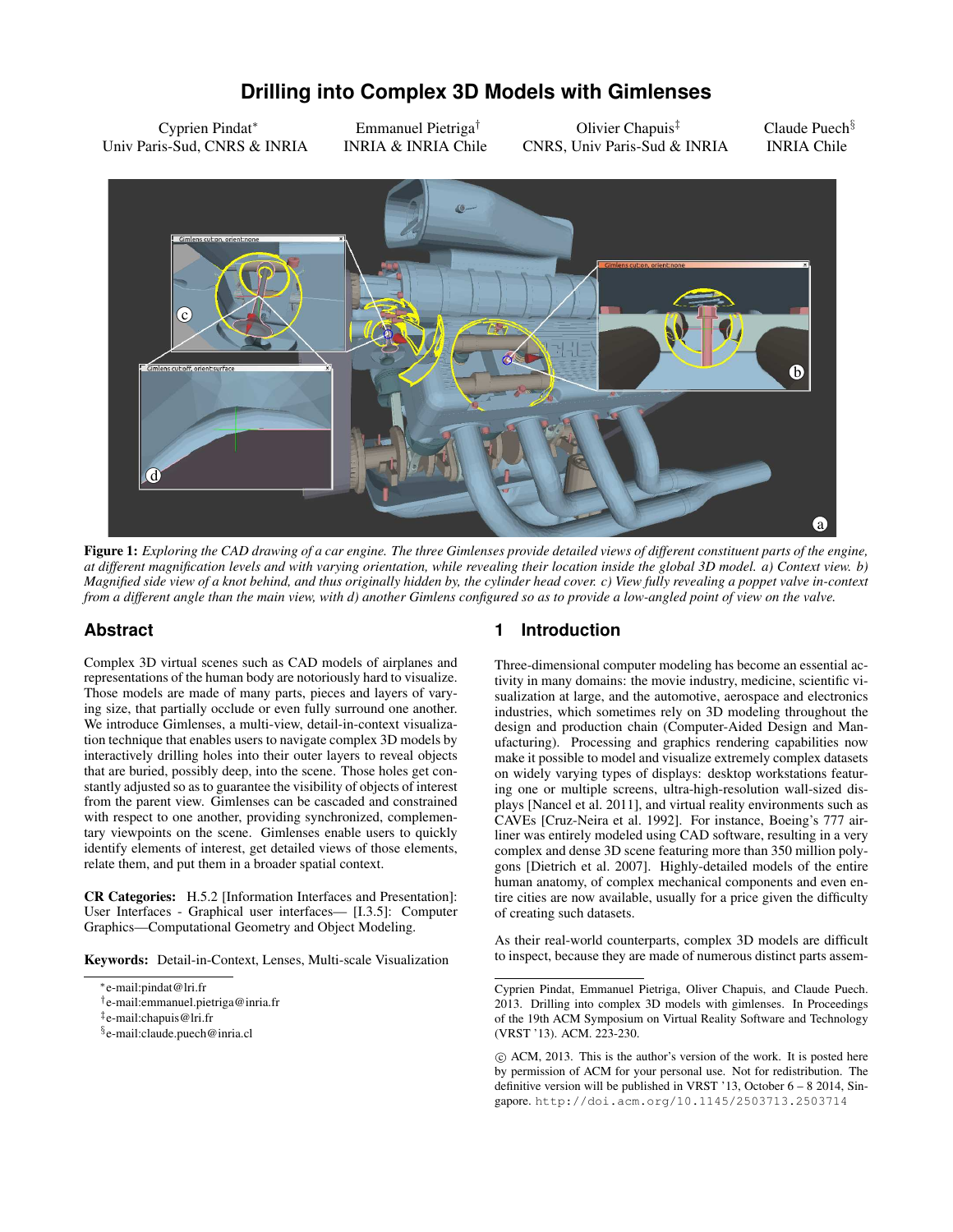bled together into dense scenes that generate a lot of visual occlusion. Constituent elements will often partially occlude or even fully surround one another, and can also have widely varying sizes (e.g., an airplane's wings compared to a bolt). Quickly identifying elements of interest, getting detailed views of those elements from different perspectives, putting them in a broader spatial context, and relating them to other elements are all challenging tasks. Often, several designers will be working collaboratively on these datasets, requiring support for merging their work into a single assembly: detecting and understanding conflicts such as, e.g., intersecting parts due to problems of scaling and positioning.

These different tasks involve setting up multiple cameras and manipulating them to inspect elements from different angles and at different scales, as well as changing the visibility settings of elements that lie in the line of sight between the observer and the objects of interest. Those interactions are tedious to perform and cause significant distraction.

We introduce Gimlenses (Figure [1\)](#page-1-0), a multi-view, detail-in-context visualization technique that enables users to navigate complex 3D models by drilling holes into the outer layers of a model to reveal objects that are buried, possibly deep, into the scene. The geometry of those holes gets constantly adjusted so as to guarantee the visibility of objects of interest from the parent view. Gimlenses can be cascaded and constrained with respect to one another. They provide synchronized, complementary viewpoints on the scene at different scales and from different angles, enabling users to inspect distinct parts simultaneously, facilitating their understanding, inspection and comparison [\[Plumlee and Ware 2006\]](#page-8-3).

# **2 Related Work**

Gimlenses build upon work in multi-scale visualization, 3D navigation and smart visibility techniques for CAD.

#### **2.1 Multi-scale Visualization**

Gimlenses are essentially detail-in-context representations, providing multiple simultaneous points of view on the 3D model at different scales. Gimlenses are categorized as an overview+detail technique [\[Cockburn et al. 2008\]](#page-8-4): they relate one or more detailed views, called focus regions, into a larger, less detailed contextual view of the dataset. Multi-scale techniques apply either to 2D visualization, e.g., [\[Carpendale and Montagnese 2001\]](#page-8-5), 3D visualization, e.g., [\[Carpendale et al. 1997\]](#page-8-6), or both [\[Pietriga et al. 2010\]](#page-8-7). Some techniques use spatial distortion to achieve a smooth integration of the focus in the surrounding context [\[Carpendale and Mon](#page-8-5)[tagnese 2001\]](#page-8-5), possibly adapting the focus' shape to the underlying geometry [\[Pindat et al. 2012\]](#page-8-8), while other techniques achieve this integration through a combination of spatial distortion, alpha blending and dynamic parameter adjustments according to user input [\[Pietriga et al. 2010\]](#page-8-7). Gimlenses are more specifically drawing upon the DragMag [\[Ware et al. 1995\]](#page-8-9), a technique that offsets the magnified view and visually relates it to the corresponding region in the context view using simple line segments.

In the realm of 3D multi-scale visualization, Carpendale *et al.* [\[Carpendale et al. 1997\]](#page-8-6) transposed the general focus+context approach [\[Cockburn et al. 2008\]](#page-8-4) based on spatial distortion to 3D data cubes. The technique guarantees the visibility of particular cells in a cube by moving and resizing the surrounding ones. The concept was generalized to arbitrary meshes using an energy grid optimization model [\[Wang et al. 2011\]](#page-8-10). The technique only magnifies objects in-place, though, and does not address the problem of visibility in dense scenes. Magic Volume Lenses [\[Wang et al.](#page-8-11) [2005\]](#page-8-11) provide in-place magnification and can reveal some details hidden behind outer layers, but the detailed view is necessarily oriented according to the context view, and magnification factors are severely limited by both the spatially-distorted transition and problems of quantization [\[Appert et al. 2010\]](#page-7-0) due to the single focus region. The DragMag technique mentioned earlier was also transposed to 3D in [\[Plumlee and Ware 2003\]](#page-8-12), providing users with a multi-window detail-in-context visualization technique that somewhat resembles ours. However, the technique was designed for navigating in oceanic data, i.e., relatively flat 3D scenes compared to car engines or layered models of the human anatomy. Thus the technique does not deal with problems of visual occlusion typically encountered in complex, dense 3D scenes.

Magic Lenses [\[Bier et al. 1993\]](#page-7-1) are lenses that are used to modify the rendering of objects seen through them. The concept is very generic and powerful. Examples more closely related to our work are lenses that render, e.g., a wireframe version of the original object. Originally designed for 2D graphics, Magic Lenses were later extended to work with 3D graphics [\[Viega et al. 1996;](#page-8-13) [Ropinski and](#page-8-14) [Hinrichs 2004\]](#page-8-14).

#### **2.2 3D Navigation**

Numerous techniques have been designed to make navigation into 3D environments more efficient than when using the usual pan, zoom and rotate functions found in most 3D user interfaces, using different metaphors such as that of a flying vehicle. [\[Tan et al. 2001\]](#page-8-15) combine speed-coupled flying with orbiting. McCrae *et al.* [\[Mc-](#page-8-16)[Crae et al. 2009\]](#page-8-16) adapt the travel speed of the flying vehicle in a space-scale-aware manner using a cubemap technique to enable navigation in multi-scale environments. Navidget [\[Hachet et al.](#page-8-17) [2008\]](#page-8-17) is a gesture-based interactive widget that enables users to get a preview from a different perspective on the scene before actually repositioning and reorienting the main camera to match this new point of view. Another way to ease navigation is to constrain camera movements to object dependent surfaces [\[Khan et al. 2005\]](#page-8-18) or authored surfaces [\[Burtnyk et al. 2002\]](#page-8-19).

#### **2.3 Smart Visibility**

Smart Visibility originates from static technical illustrations [\[Vi](#page-8-20)ola and Gröller 2005]. It aims at conveying the most information possible using a single, often static illustration by unveiling its most important parts. Smart visibility techniques are based on cutaway views [\[Feiner and Seligmann 1992;](#page-8-21) [Li et al. 2007\]](#page-8-22), ghostedviews [\[Bruckner et al. 2005;](#page-7-2) [Viola et al. 2005;](#page-8-23) [Kruger et al. 2006;](#page-8-24) [Correa and Ma 2009;](#page-8-25) [Correa and Ma 2011\]](#page-8-26) or spatial rearrangement [\[Li et al. 2008;](#page-8-27) [McGuffin et al. 2003\]](#page-8-28). Burns *et al.* [\[Burns and](#page-8-29) [Finkelstein 2008\]](#page-8-29) propose adaptive cutaways that adapt their geometry to guarantee the visibility of predefined parts of interest. While some of these techniques do make it possible to interactively select the main point of interest to be revealed [\[Li et al. 2007;](#page-8-22) [Li et al.](#page-8-27) [2008\]](#page-8-27), these are still aimed at producing static illustrations. They do not provide a true solution for exploring complex 3D scenes.

Gimlenses are conceptually related to the 3D occlusion management techniques surveyed in [\[Elmqvist and Tsigas 2008\]](#page-8-30), and more specifically to the x-ray category of tools: perspective cutout [\[Cof](#page-8-31)[fin and Hollerer 2006\]](#page-8-31), x-ray tunnels [\[Bane and Hollerer 2004\]](#page-7-3), and the looking glass from [\[Looser et al. 2004\]](#page-8-32). Such techniques also provide solutions for revealing hidden parts of a 3D scene, as do Gimlenses. However, those techniques are used *in addition* to a 3D navigation technique, which increases the burden put on users, who have to handle both navigation and visual occlusion management conjointly but sequentially. On the contrary, Gimlenses integrate occlusion management with 3D navigation, automatically revealing the focused part of the scene to the observer. This integration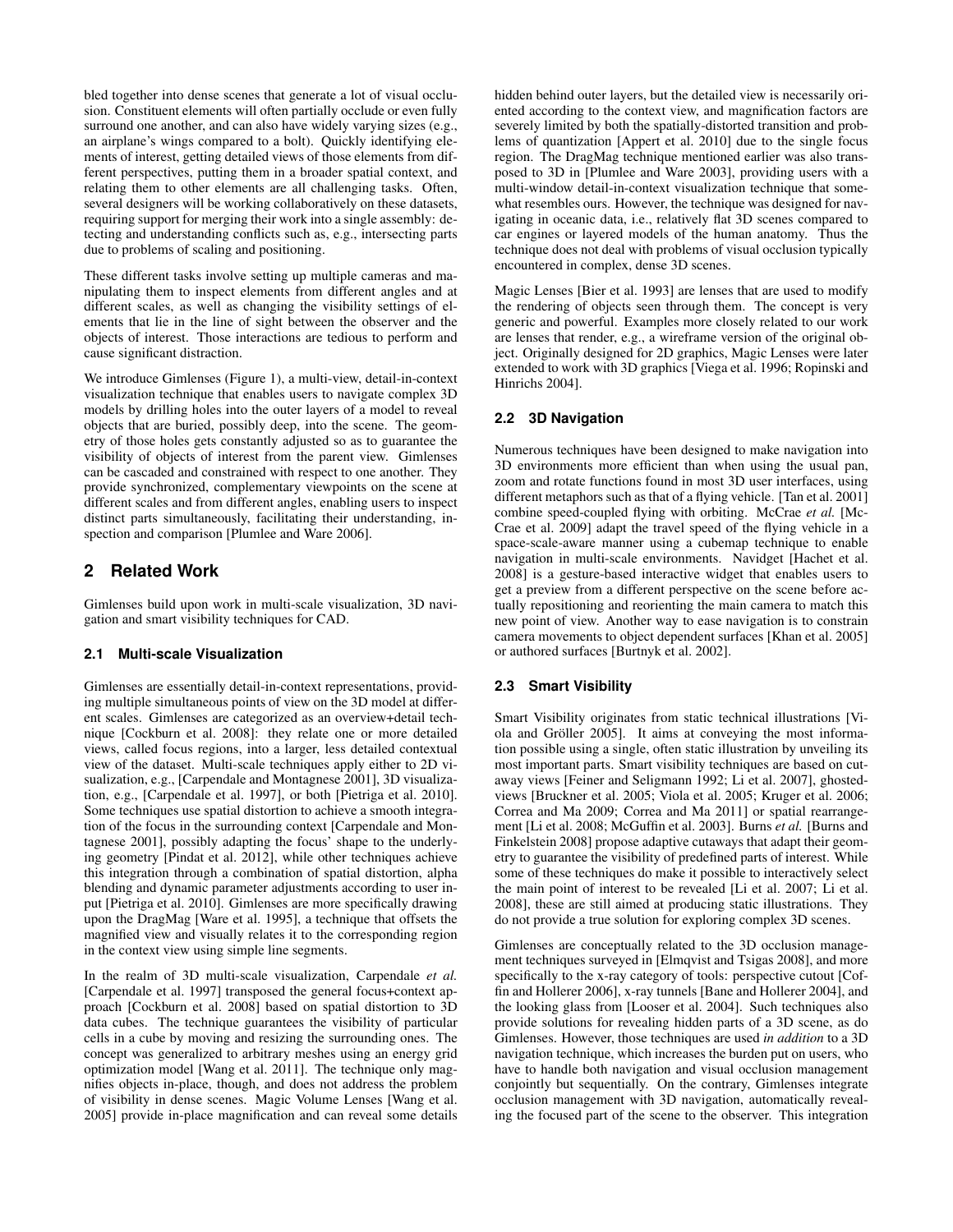<span id="page-3-0"></span>

Figure 2: *A Gimlens magnifying a knot deep inside a car engine. Context view (a); Gimlens view window (b), object selector (c), proxy (d).*

facilitates exploration no matter the type of display, but is especially useful in contexts where input capabilities are limited or where interaction is more challenging than on a desktop workstation such as, e.g., wall-sized displays operated from a distance or via a touchsensitive surface. Another distinctive feature of Gimlenses compared to earlier work are their capacity to get coordinated and cascaded, as detailed in Section [3.6.](#page-5-0)

## **3 Gimlens**

Gimlenses provide users with multiple, possibly coordinated, detail-in-context views on 3D scenes that provide support for the deep exploration of complex layered models at different scales. We first describe the interface's main features. Then we explain how holes are drilled into the model to guarantee the visibility of objects of interest while preserving context. The following section introduces more advanced features: automatic orientation constraints and lens cascading. We conclude with implementation details and performance figures, followed by a discussion of current limitations and future work.

#### **3.1 Main Interface Components**

As in all focus+context techniques, the purpose of the main viewport is to provide users with an overview of the scene. This viewport, which we call the *context view* (Figures [1-](#page-1-0)a and [2-](#page-3-0)a), can be freely rotated, panned and zoomed using conventional techniques adapted to the display platform.

From this context view, users may instantiate multiple Gimlenses that can then be used to drill into the model (Figure [1\)](#page-1-0). Each Gimlens is composed of four main elements: the *view window*, the *object selector*, the *lens proxy* and the *cone-shaped cut*. The view window (Figure [2-](#page-3-0)b) is an independent viewport that users can freely move and resize. It contains the detailed view that corresponds to the lens' focus region. The object selector, symbolized by a blue ring (Figure [2-](#page-3-0)c), identifies the current object of interest in the model, focused on by the lens. The object selector and view window are visually linked together by two line segments, called tethers in [\[Ware et al. 1995\]](#page-8-9). While this set of elements is sufficient to relate the detail and context views in 2D visualizations, additional information has to be conveyed to users to achieve full 3D linking [\[Plumlee and Ware 2003\]](#page-8-12) of views. This is especially important in the case of scenes that contain numerous layers and closely clustered parts and pieces, as those are prone to occluding one another, making it even more challenging for users to get a good sense of spatial orientation.

The lens proxy (green cone in Figure[-2-](#page-3-0)d) indicates the orientation of the Gimlens. The cone is oriented such that its axis is aligned with the line of sight of the corresponding Gimlens, its tip oriented towards the observer. The cone is rendered as an opaque, smoothly shaded object with lighting effects to help users evaluate its orientation in the scene. To help them evaluate its position in the scene, the cone is blended with the elements of the model that should actually occlude it, as illustrated in Figure[-1-](#page-1-0)c (red cone).

Finally, as users inspect objects in the scene by repositioning the Gimlens (Section [3.2\)](#page-3-1), we perform a cone-shaped cut (Section [3.5\)](#page-5-1) to guarantee the visibility of the object of interest from the context view by drilling into the model all the way down to this object (Figure [2,](#page-3-0) outlined yellow cuts into the cylinder head cover and beyond). We further enhance the readability of this representation by outlining the object of interest both in the view window and in the context view (knot with green outline, Figures [2-](#page-3-0)b and [2-](#page-3-0)c).

#### <span id="page-3-1"></span>**3.2 Repositioning a Gimlens**

There are multiple ways to reconfigure the point of view of a Gimlens on the model. Users can grab the object selector (blue ring, Figure [2-](#page-3-0)c) and drag it in the context view. As the Gimlens' focus point slides on the surface of the model, following the object selector, the viewing frustum gets adjusted accordingly, depending on some properties detailed later (automatic orientation constraints). The object of interest gets updated as soon as the focus point falls on another object.

Users can also make the lens orbit around the object of interest by dragging the lens proxy (green cone, Figure [2-](#page-3-0)d) around it. Finally, the Gimlens' viewing frustum can be reconfigured by freely rotating, panning and zooming the lens' viewport using dragging, as when reconfiguring the context view. The controls should be mapped to input device buttons in a consistent manner between the two types of viewports.

#### **3.3 Drilling into the Model**

The set of interactions described above make it possible to inspect the outside of complex 3D models, but are of little use when inspecting the inside of those models. Many models, including CAD drawings of engines or planes, 3D maps of buildings and plants, or layered representations of the human anatomy are composed of large amounts of objects, many of which are inside other objects.

A foundational feature of Gimlenses is that they let users drill into the model supporting its exploration and allowing for fast access to objects that are buried, possibly deep, into it. Users can iteratively

The technique's name is inspired by the word *gimlet*, a tool for drilling small holes, mainly in wood.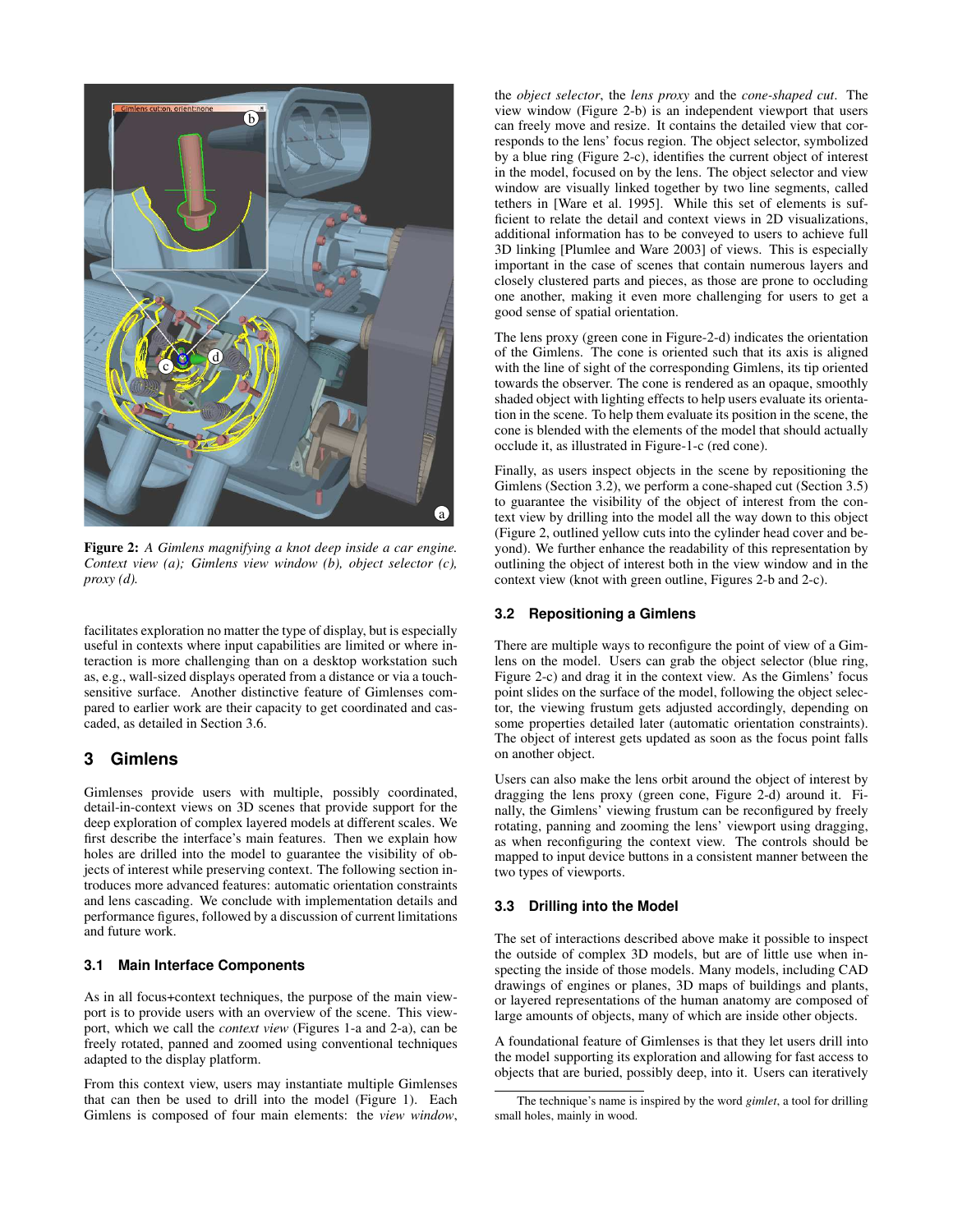<span id="page-4-0"></span>

Figure 3: *A Gimlens verifying the surface intersection between a connecting-rod and the camshaft. (a) Enabling the cut reveals the object of interest during exploration but hides its neighbors. (b) Disabling the cut enables users to see both parts.*

cut holes into the layers of the model. The holes get automatically adjusted to reveal the new object of interest and clear a line of sight to the point of view set as the context view. The holes guarantee that this object remains visible in the context view even if the latter's viewing frustum gets reconfigured.

Cuts are shaped as truncated cones whose axis is oriented from the object of interest to the observer's eye. The cone itself is invisible, but hides every object that intersects it. If an object only partially intersects the cone, the geometrical intersection between the two shapes is computed and only the part that falls within the cone is made invisible.

The cone's geometry depends on the size of the object of interest, on the position of the focus point on this object (determined by the position of the selector – blue ring – on the object), and on the viewing frustums of both the context view and Gimlens. Being truncated, the cone has a top and a base, which we call the near and far bases in reference to the near and far clipping planes of a viewing frustum. The near and far bases are located close to the observer and close to the object of interest, respectively.

An interesting property of the cone is that the size of cuts decreases as the parts being cut are located deeper into the model. No matter the projection considered (perspective or orthogonal), this helps users get a better sense of how deep the focus point is, as they can always see how many layers got cut to get to the object of interest. To further emphasize this, we outline the surfaces that resulted from intersecting the cone with the parts that originally overlapped it (yellow strokes in all figures).

Cuts are also performed in the Gimlens viewport, coupling the near base to the apex of the lens' viewing frustum so that the object of interest always remains visible no matter how the former gets positioned. However, this behavior is not always desirable. For instance, when instantiating a Gimlens to inspect the intersection between the surfaces of two distinct parts in the model, the cut cone would hide one of those surfaces, hence hiding an important piece of information, as illustrated in Figure [3.](#page-4-0) Cuts performed inside the lens' view window can thus be toggled on/off.

#### **3.4 Adjusting Depth**

We designed an interaction technique based on the above drilling method, that enables users to navigate inside a 3D model by successively drilling holes into it starting from the outer layer.

<span id="page-4-1"></span>

Figure 4: *Illustration of how the drilling technique behaves. (a) The focus point lies on the frontmost part. This part gets drilled into, revealing the other parts behind it. (c) The focus point gets slid on the parts visible from the observer's perspective (colored red) and, finally, (d) cuts through the second layer (d).*

On a desktop workstation, the technique is operated with the mouse wheel. In other environments, such as virtual reality platforms or wall displays, the corresponding actions have to be mapped to a linear continuous input control channel on one of the available interaction devices. Invoking the technique on the current part of interest (on which the selector lies) cuts out a hole in it and moves the focus point on the surface below, that was just revealed by the cut. Users can also climb back, filling the holes previously cut in reverse order, with the focus point and object of interest getting updated accordingly. The cut cone automatically adjust its geometry, following the focus point controlled with the cursor. Figure [4](#page-4-1) illustrates this process.

Gimlenses keep a history of what parts got cut, allowing the user to drag the focus point from one part of interest to the next and drill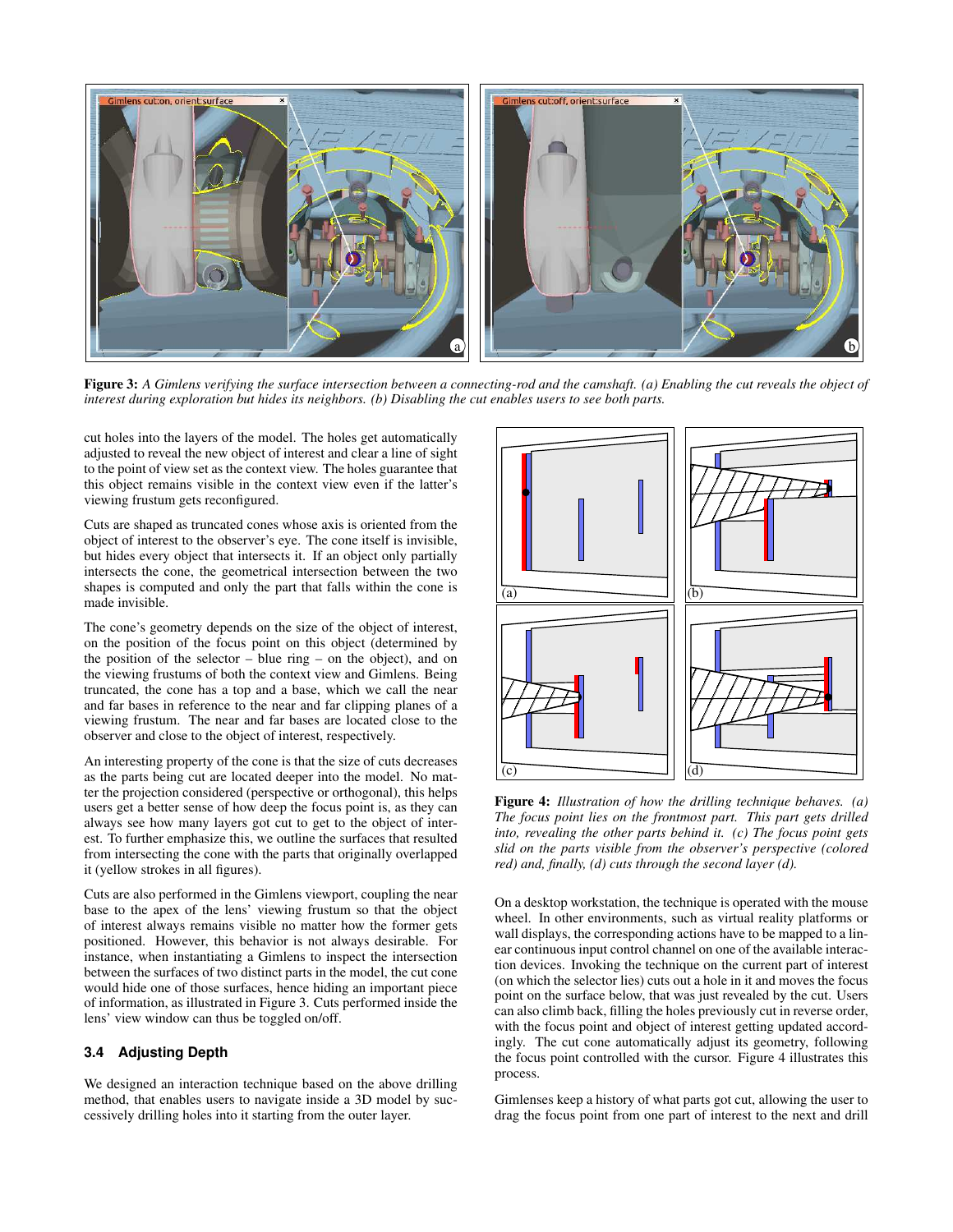down iteratively. This navigation method can be seen as an easy way of toggling the visibility of the successive parts that the focus point falls on during the drilling process, except that each part's visibility is only affected locally around the line of sight so as to better preserve context.

#### <span id="page-5-1"></span>**3.5 Optimizing Cuts**

Cuts are an essential features of Gimlens. They enable navigating inside models and act as visual cues that help situate objects of interest within the model. A good navigation experience depends on guaranteeing a good visibility of the focus point from the lens, on the readability of the depth cues and on the predictability of the interface's behavior, and on the performance in terms of frame rates. All of these factors depend on the shape of the cut.

Before opting for a truncated cone shape, we experimented with a content-aware dynamically adapting cut shape similar to the technique presented in [\[Burns and Finkelstein 2008\]](#page-8-29). The cut was adapting to the geometry of the Gimlens's current object of interest. Our intuition was that by adapting the shape of the cut to the shape of the content, we would optimize the portion of the scene to be cut, thus preserving more context information, in the same spirit as JellyLenses [\[Pindat et al. 2012\]](#page-8-8), which dynamically adapt the shape of a fisheye to optimize the focus, context and distorted regions to provide more relevant focus+context representations. But an informal evaluation performed in our laboratory revealed that users preferred to interact with cuts that always had a cone-based shape. The cut shape radically changing its geometry depending on the geometric characteristics of the various objects of interest was found to be disturbing, as it was both unstable and unpredictable.

Good rendering performance is also essential to achieve a good user experience. Our prototype is based on a rasterization rendering method. The cut is implicitly defined by a piece-wise function that we compute for each fragment of primitives resulting from the rasterization. We note  $p$  the position of the focus point in eye-space coordinates, and m the position of the fragment being processed. We define  $x$ , the projection of the fragment on the cone's axis, and y, the distance of the fragment to the cone's axis as follows:

$$
x = \frac{dot(m, p)}{\|p\|}, \ y = \frac{\|m \times p\|}{\|p\|}
$$

The near base, with a radius of S, controls the wideness of the aperture. A large base favors the visibility of what is inside the cut, but does so at the expense of the context since more of the model gets hidden. Users can control this parameter, but we have found a base radius that corresponds to roughly 25% of the main viewport's size to yield a good compromise between cut visibility and context preservation. We note  $n$  the distance from the near base to the camera's position. If a fragment is situated closer to the camera than the near base, i.e., if  $x < n$ , it gets discarded if:  $y < S * x/n$ .

The far base is positioned at the focus point.  $f$ , its distance from the observer in eye space coordinates, is equal to  $||p||$ . Its radius, s in eye-space coordinates, is computed automatically, so that the object of interest can fully fit within the cone, with some tolerance.

Additional constraints are enforced, so as to make sure that the far base does not get larger than the near base (which would not make sense) and that the cone's angle does not get larger than 20°. Fragments between the near base and the far base, i.e., for which  $n < x < f$ , get discarded if:

$$
y < (x - n) * \frac{s}{f - n} + (f - x) * \frac{S}{f - n}
$$

<span id="page-5-2"></span>

Figure 5: *Exploring an air distillation plant. Three Gimlenses are cascaded to magnify a steal pipe. (a) shows a view from the left to better situate the focused part within the shed, (b) and (c) apply magnification successively. (d) and (e) magnify a distinct part of the plant.*

To avoid sharp edges at the far base, we make the far base round by extending it with a spherical shape that gets merged with the truncated cone. Fragments behind the far base  $(f < x)$  get discarded if:

$$
\|(x-(f-s*\frac{(S-s)}{f-n}),y)\|
$$

Finally, small parts that lie within the cut cone but are not causing significant obstruction should not be hidden, as they will often provide interesting contextual information. Our technique takes the size of a part that falls in the cone into consideration before deciding whether to hide it or not. If the part is big enough to fully occlude the object of interest, we apply the full cut. Otherwise we just make a small hole into it to reveal the focus point when it lies precisely on the line of sight, as illustrated in Figure [2.](#page-3-0)

#### <span id="page-5-0"></span>**3.6 Combining and Cascading Lenses**

Multiple Gimlenses can be instantiated simultaneously to provide users with different perspectives on the 3D model: different locations, different scales, and different angles. This is useful, e.g., when comparing multiple parts of a model, such as two knots inside an engine. Gimlenses can be created for both, the user then drilling towards each knot, adjusting the view and then orbiting these two objects of interest.

Gimlenses can also be cascaded, in a way somewhat similar to what PolyZoom does for 2D maps [\[Javed et al. 2012\]](#page-8-33). Cascaded lenses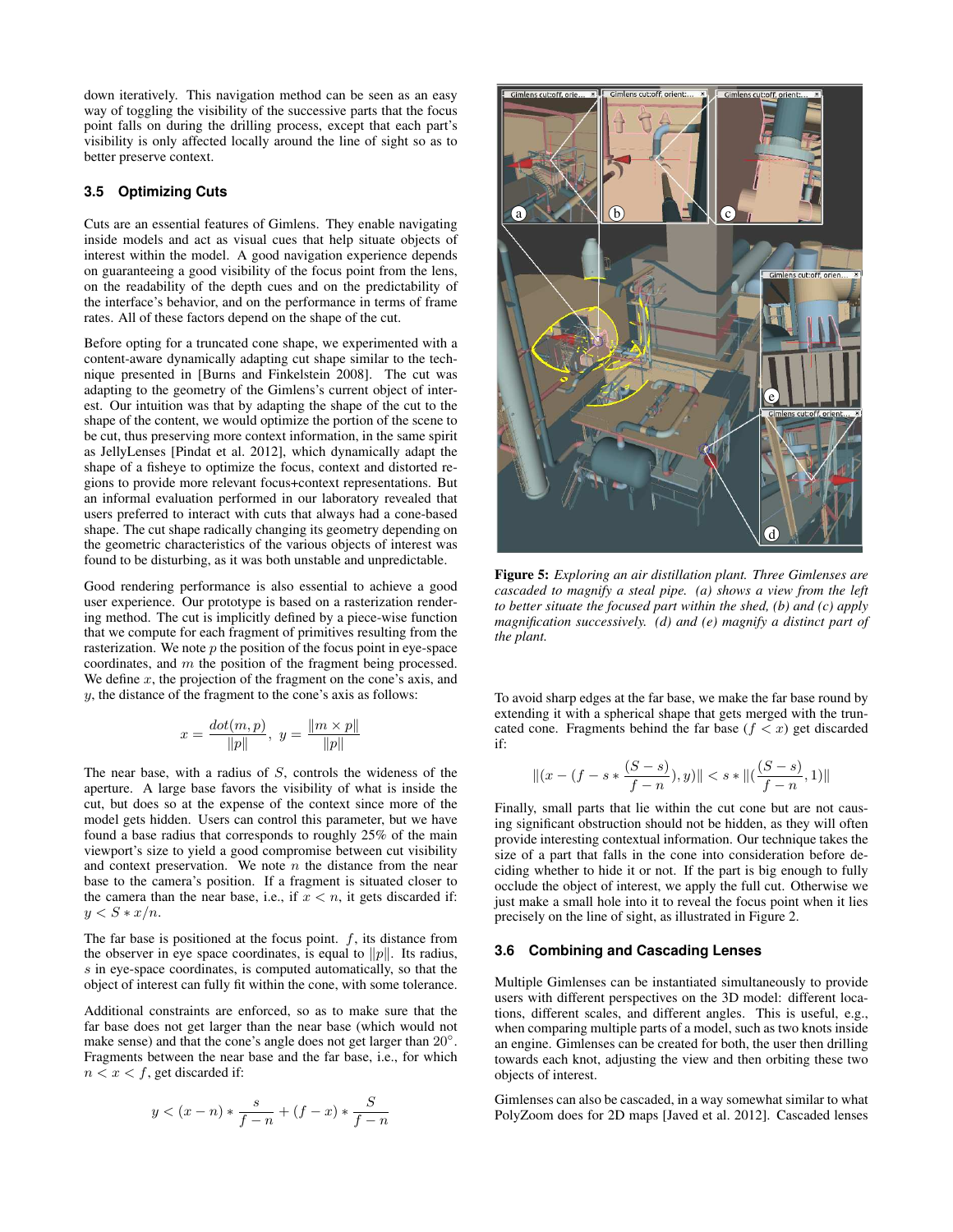

<span id="page-6-0"></span>

Figure 6: *Exploring a brain. (a) A first Gimlens gets instantiated and delves deep inside the head, hiding several objects in the process. (b) A second Gimlens gets instantiated to look at an object that lies in the cut cone of the first lens, causing a conflict. The portion of this object that lies near the focus point of the second lens gets rendered translucently.*

share the same focus point. They enable users to easily get multiple views on the same object of interest at varying scales and from different angles. Figure [5](#page-5-2) gives an example. A user wishes to inspect a steal pipe in an air distillation plant. She cascades several Gimlenses, that give her points of view on the region of interest at different scales.

Instantiating multiple lenses can lead to conflicts if the focus point of one lens lies on a part of the model that got cut while drilling with another lens. To resolve this sort of conflict, our technique renders the portion, centered on the first focus point, of the object that is the source of the conflict using alpha blending to make it translucent. The part is thus revealed, without hiding the second focus point. See Figure [6.](#page-6-0)

#### **3.7 Automatic Lens Orientation and Coordination**

Gimlenses let users define orientation constraints between cascaded lenses. Lenses constrained in this way automatically update their orientation as the focus point is updated. This spares users the burden of having to reorient each camera to get the desired angle on the object of interest as the focus point gets moved, a process that is quite tedious to perform manually. We define three orientation constraints that enable different behaviors.

Figure [7](#page-7-4) illustrates the potential of this feature. The first lens is set up with a Pivot constraint, that maintains the camera position in-place as it pivots around to follow the focus point. This is particularly useful when exploring the inside of cavities. The two other lenses are set up with a Parent orientation constraint. This means that their orientations are defined relative to the one of their parent lens (the first lens). With these constraints set up, as we slide the focus point along the teeth from left to right, the lenses automatically move along and rotate, maintaining views from both inside and outside the patient's mouth without the need for users to make any adjustment themselves.

When inspecting the interface between two surfaces, users can select the Surface constraint, that will preserve the view orientation relative to the orientation of the surface's normal at the focus point. During relocation of the focus point, or when changing the context view's viewing frustum, Gimlenses will automatically adjust the camera to preserve the view orientation on the surface, again

sparing users the burden of manually adjusting the lens' cameras. As the focus point jumps from one polygon to the next, Surface orientation constraints might cause the view in the lens to change abruptly. To avoid this, we smoothly animate the transition over 100ms.

### **4 Implementation**

We implemented our prototype in C++ using OpenGL. The implicit definition of the cone cut is written with GLSL in a fragment shader. Fragments falling inside the cut cone are discarded. Those intersecting its surface are outlined in yellow, and those falling outside are kept in the pipeline.

Changing the focus point or adjusting the viewing frustum of the context view requires casting rays into the scene to find all intersections with model parts. To ensure an interactive frame rate even with complex models, we make use of a space-partitioning data structure to optimize the ray casting. In our implementation, we currently use an AABB (axis-aligned bounding box) tree data structure.

As summarized in Table [1,](#page-6-1) we achieve interactive frame rates for all models demonstrated in this article. Performance figures were gathered on a HP Z-series 800 PC equipped with an nVidia Quadro 4000, and an Intel Xeon E5-1650 CPU running at 3.20GHz. The framebuffer size was set to 1920x1080 (running fullscreen on a Full HD monitor). The technique could be made to scale further by coupling it with state-of-the-art computer graphics techniques that can render extremely complex 3D polygonal scenes.

<span id="page-6-1"></span>

| Model      | Million triangles | $1$ Gim. $/2$ Gim. (fps) |
|------------|-------------------|--------------------------|
| Air Plant  | 1600              | 15/10                    |
| Car Engine | 266               | 57/40                    |
| Head       | 58                | 63/45                    |

Table 1: *Performance (Frame-rates)*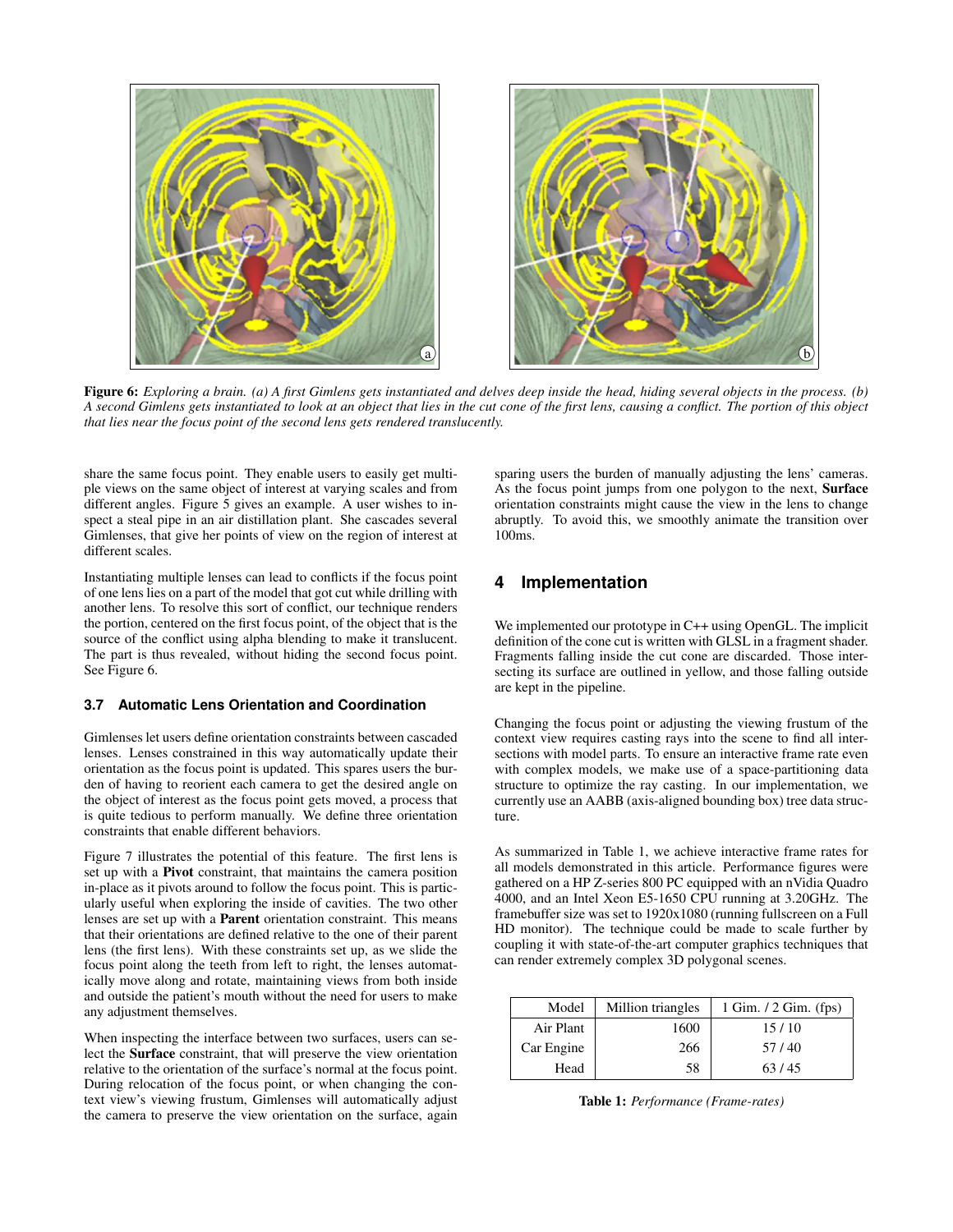<span id="page-7-4"></span>

Figure 7: *Three Gimlenses combined to explore the inside of the maxillary dental arcade of a patient using different orientation constraints. Dragging the single focus point that controls all three lenses updates all views automatically, providing complementary perspectives on the successive teeth (1,2,3).*

## **5 Discussion and Future Work**

We presented a multi-view, detail-in-context technique for navigating complex 3D scenes. As demonstrated throughout the article, the technique can prove useful in a variety of domains: for inspecting an industrial CAD model of a car engine, for exploring an anatomical representation of the human head, or walking through a 3D map of an air distillation plant.

The datasets we experimented with provided separate geometrical descriptions of each element in the model. Gimlenses can be applied in a straightforward manner in such cases, as the scene is already segmented into meaningful objects. Unfortunately, this is not the case for all datasets. For instance, if we consider the polygonal meshes generated from 3D scans of scenes such as art pieces or even entire cities, those can reach a high degree of complexity due to the very nature of the scene that was scanned and the precision of the technology now available to achieve such scans. These are good candidates for exploration with Gimlenses. However, those datasets are not segmented into meaningful components, and it would be necessary to pre-process them before they could be explored with our technique. Another option would be to design interaction techniques that would let users define their own segmentation in an easy way, either declaratively or by demonstration. The resulting segmentation could then be used as input by Gimlenses. We are faced with the same segmentation issue when considering volumetric datasets. Moreover, in this case, users might want to explore the fundamental, primitive elements of the data: the voxel. This would require extending Gimlenses to support the per-voxel inspection of the dataset. All considerations related to such segmentation of the scene into meaningful objects, however, are beyond the scope of this work.

Another aspect that requires further work is the mapping of Gimlens parameters to user interface controls. While the mapping to a wheel-equipped mouse or even a gesture-enabled trackpad for a laptop or desktop workstation is straightforward, the mapping to the more exotic input devices typically used in CAVEs or when interacting with wall-sized displays (motion tracking, mid-air pointing device, etc.) requires more thinking. This, however, highly depends on the available devices and their capabilities as well as, to some extent, on the application-dependent mappings already in place. In the particular case of CAVEs, additional challenges will arise, as the lens windows' position should be adapted automatically to match observers' position and orientation in the scene.

Finally, another potential area for improvements is that of graphics rendering. Currently we apply the same rendering technique to all lenses and to the context view. But as views might serve different purposes, enabling different rendering strategies, as Magic Lenses do [\[Wang et al. 2005\]](#page-8-11), or even simply enabling users to easily change lighting conditions to emphasize some features of the data, would be useful improvements.

#### **References**

- <span id="page-7-0"></span>APPERT, C., CHAPUIS, O., AND PIETRIGA, E. 2010. Highprecision magnification lenses. In *Proc. CHI '10*, ACM, 273– 282.
- <span id="page-7-3"></span>BANE, R., AND HOLLERER, T. 2004. Interactive tools for virtual x-ray vision in mobile augmented reality. In *Proc. ISMAR '04*, ACM IEEE, 231–239.
- <span id="page-7-1"></span>BIER, E. A., STONE, M. C., PIER, K., BUXTON, W., AND DEROSE, T. D. 1993. Toolglass and magic lenses: the seethrough interface. In *Proc. SIGGRAPH '93*, ACM, 7380.
- <span id="page-7-2"></span>BRUCKNER, S., GRIMM, S., KANITSAR, A., AND GRÖLLER, M. E. 2005. Illustrative context-preserving volume rendering. In *Proc. EUROVIS'05*, Eurographics Association, 69–76.